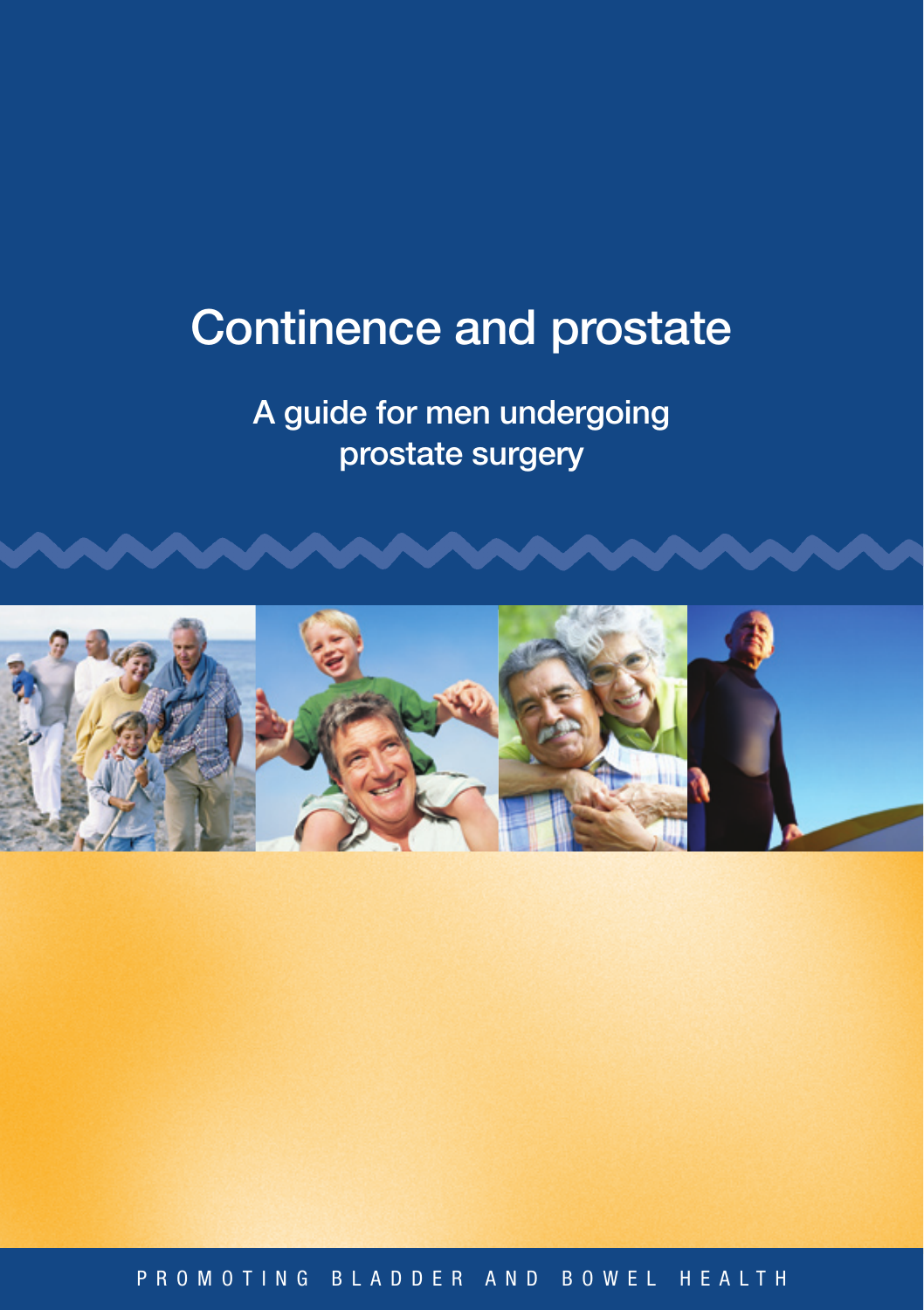© Continence Foundation of Australia, 2007

This book is copyright. Apart from any fair dealing for the purpose of private study, research and review, no part may be reproduced by any process without written permission from the National Office of the Continence Foundation of Australia.

For additional copies contact: The Continence Foundation of Australia AMA House, 293 Royal Parade Parkville VIC 3052 T: (03) 9347 2522 • F: (03) 9347 2533 W: www.continence.org.au

This book is intended as a general introduction only and is no substitute for professional assessment and care.

Design: Fusebox Design Printer: Commerce Press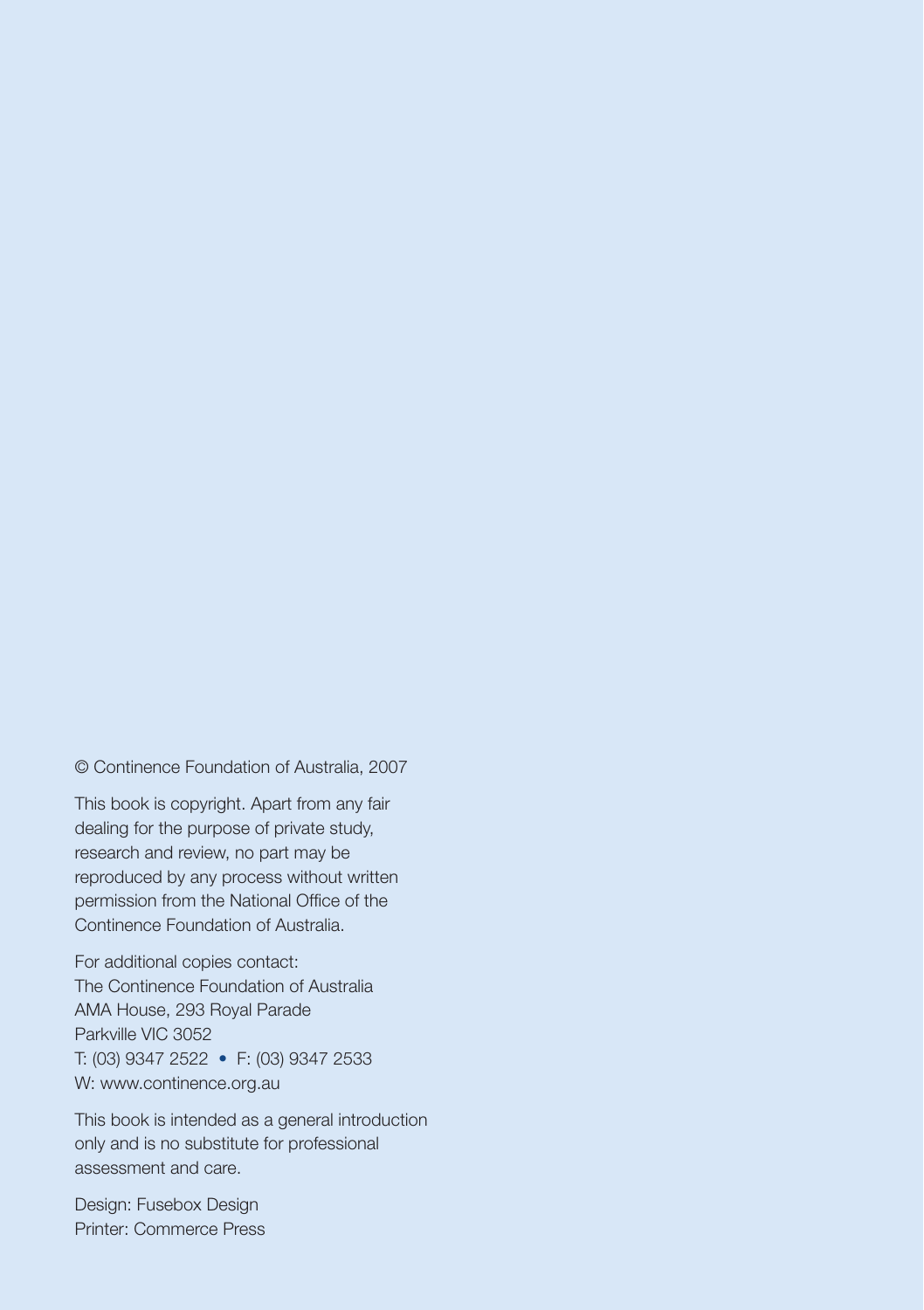# ■ Continence management following surgery for prostate cancer

Bladder weakness, or urinary incontinence, is experienced by many men following surgery for prostate cancer. This is a common problem, however many men find this the biggest challenge they have to cope with during the recovery process.

Most men regain their bladder control over time and are fully recovered within 6 to 12 months. However, it is important to get professional advice to help cope with bladder weakness during this time. This booklet will provide you with helpful ways to improve and manage your incontinence following prostate surgery.

# What is incontinence?

Incontinence refers to the accidental leaking of urine, which often happens during physical activity. The volume of urine leaking can vary from a small to a large amount. Understandably, most men find it highly embarrassing and difficult to talk about, even with their partners.

Many men think that they must manage their incontinence by themselves and feel frustrated and alone in trying to deal with the problem. Men are also often anxious about others knowing about their condition and may avoid social activities in case they risk being 'found out'.

If incontinence is causing you any problems or getting you down, you should talk to your doctor or contact the National Continence Helpline on freecall 1800 33 00 66. This Helpline can advise you about the most appropriate health professional to see and put you in touch with a local continence service who can help.

# $\blacksquare$  Why does it happen?

The prostate gland is a male reproductive organ. It is about the size of a walnut and sits at the base of the bladder. The thin tube (urethra) that carries urine and semen out of the penis runs through the centre of the prostate gland. At the point where the bladder and urethra join, there is a ring of muscles, known as the bladder neck sphincter, which opens and closes like a

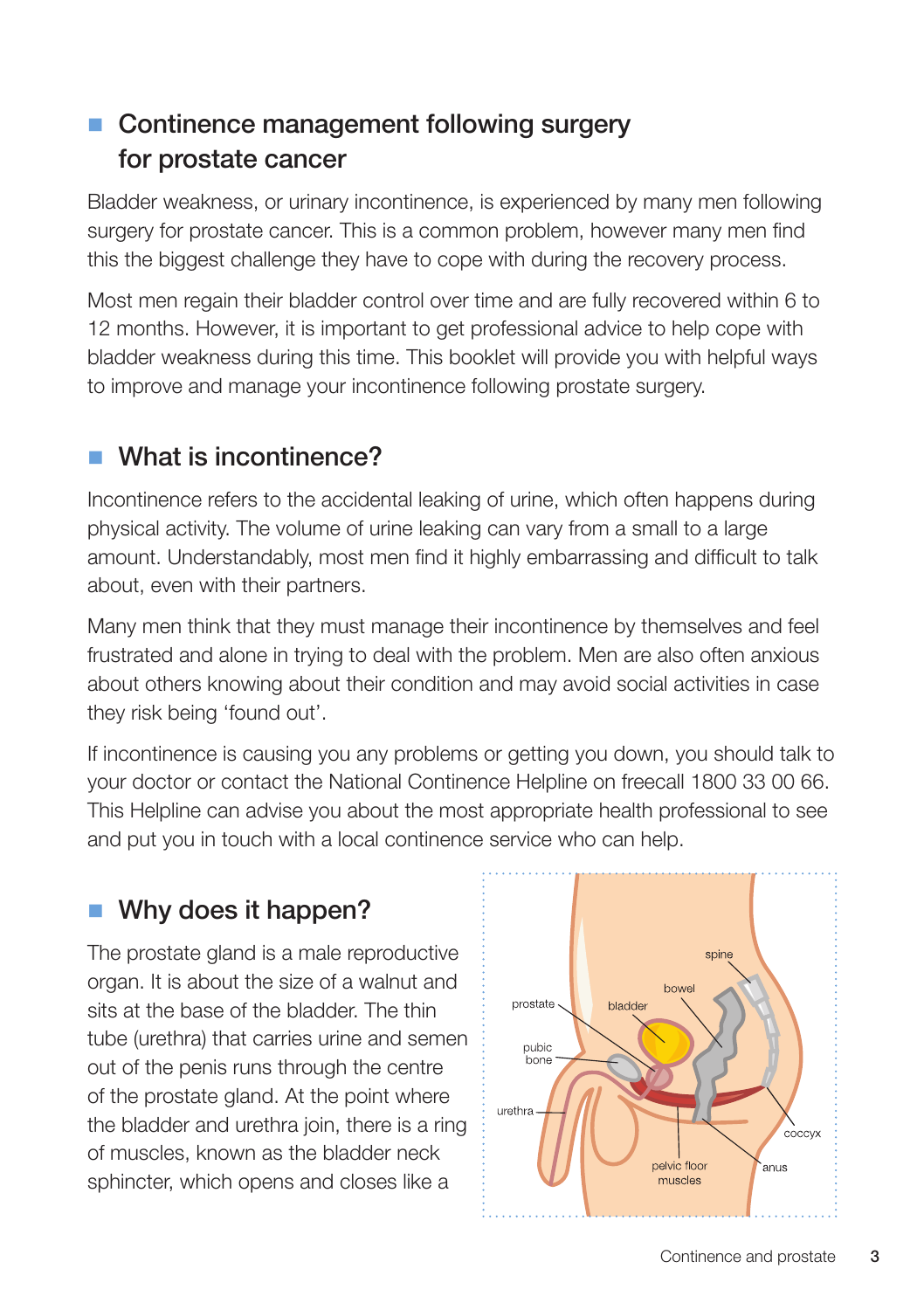camera-shutter. The bladder neck sphincter is closed most of the time to prevent urine leaking out but when it gets permission from the brain, it opens to allow urine to be passed. Another (external) sphincter is part of another set of muscles below the prostate called the pelvic floor. These muscles are also involved in bladder control. If the bladder neck sphincter is damaged during prostate cancer surgery, the pelvic floor muscles are now relied on to control the bladder more often. If the pelvic floor is weak you may experience urinary incontinence.

# $\blacksquare$  What are the symptoms?

Urinary incontinence usually occurs when you undertake activities that increase the pressure inside the abdomen, and push down on the bladder. If the pelvic floor muscles (external sphincter) are not working well, urine will leak out. This is known as 'stress incontinence'. Typical activities that can cause leakage are coughing, sneezing, shouting, laughing, lifting, walking, bending, pushing, pulling and moving from lying to sitting or sitting to standing positions.

# $\blacksquare$  Will it go away by itself?

Incontinence will usually improve with time but by learning how to control the pelvic floor muscles, you can speed up the recovery process and reduce the leakage faster. If you don't strengthen these muscles, the leakage may persist.

# What are the pelvic floor muscles?

The floor of the pelvis is made up of layers of muscles which stretch like a hammock from the tail bone at the back to the pubic bone at the front. Pelvic floor muscles play an important role in bladder and bowel control. A man's pelvic floor supports the bladder and the bowel. The urethra and rectum (back passage) pass through these muscles to the outside. By doing pelvic floor exercises, you can strengthen these muscles and improve bladder and the bowel control.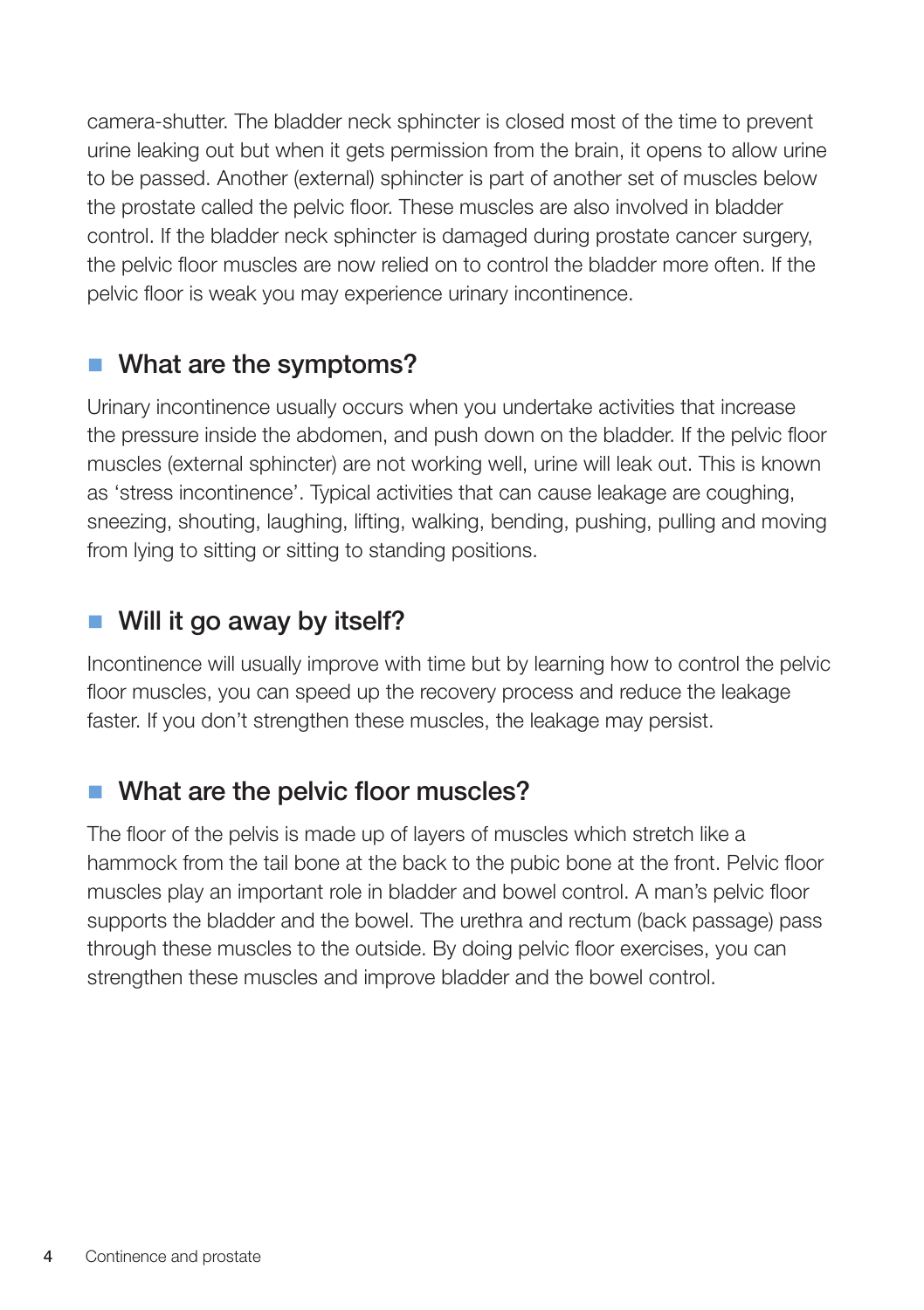# ■ Regaining control

There are several things you can do to help regain control over your bladder:

#### *Exercise your pelvic floor muscles*

Performing pelvic floor muscle exercises after prostate surgery is vital to your recovery as it is these muscles that help you control your bladder. It is recommended that you seek help from a continence physiotherapist, continence nurse advisor or urology nurse to learn the correct technique.

### **Factors that may cause pelvic floor muscle weakness**

- Pelvic surgery
- Obesity
- Smoking
- Heavy lifting
- High impact exercises
- Chronic coughing
- Constipation
- Chronic low back pain

#### *Identifying your pelvic floor muscles*

The first step in performing pelvic floor muscle exercises is to identify the correct muscles. There are several ways to identify them.

- When you go to the toilet, try to stop or slow the flow of urine midway through emptying your bladder. If you are able to do this you are squeezing the correct muscles. Do not do this repetitively. This is not an exercise, but a way to identify the correct muscles. In the early stages after prostate surgery this will be easiest during the night when the flow is likely to be strongest.
- Stand in front of the mirror (with no clothes on) and tighten your pelvic floor muscles. If you are tightening the right muscles, you should see the base of the penis draw in and scrotum lift up. The back passage will tighten too but it is not the focus of the exercise. When you relax your muscles you should feel a sensation of 'letting go'.

Correct technique is very important when doing pelvic floor muscle exercises. You should feel a 'lift and a squeeze' inside your pelvis. The lower abdomen may flatten slightly, but try to keep everything above the belly button relaxed, and breathe normally. A continence physiotherapist, continence nurse advisor or urology nurse can help if you have trouble identifying your pelvic floor muscles.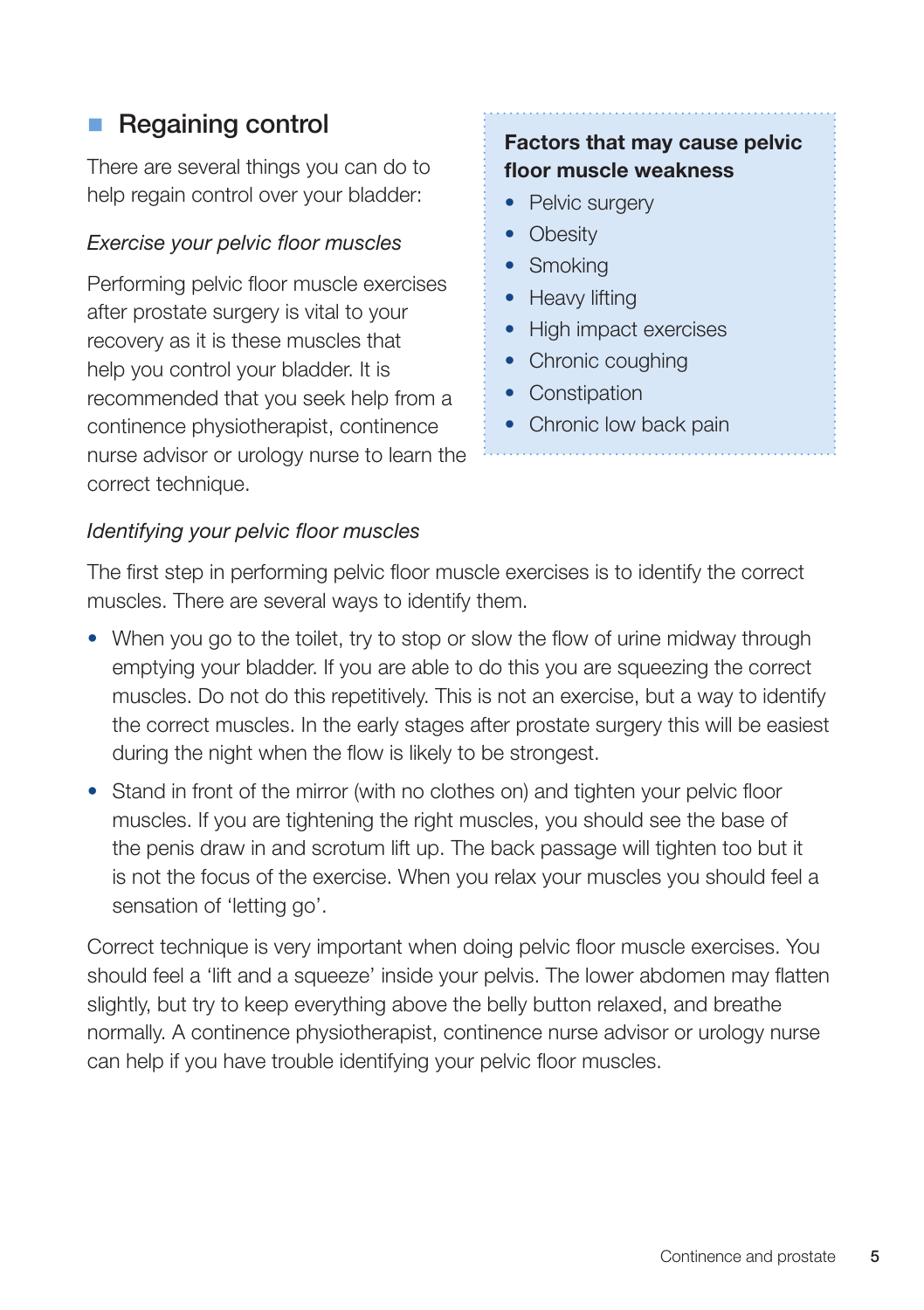### *Pelvic floor muscle training*

Once you master the art of contracting your pelvic floor muscles, try holding the inward squeeze for longer (up to 10 seconds) before relaxing. If you feel comfortable doing this, repeat it up to 10 times. This can be done three times a day. Make sure you continue to breathe normally while you squeeze in.

You can do the exercise lying down, sitting or standing with your legs apart, but make sure your thighs, bottom and stomach muscles are relaxed.

Many men find it difficult to remember to do their pelvic floor exercises. Linking the exercises to a regular activity such as meal times or brushing your teeth is a good way to incorporate them into your daily routine.

### *Putting the pelvic floor into action*

Every time the pressure in your abdomen increases you are potentially pushing urine out of the bladder. Identify the activities that cause urine to spurt out such as coughing, standing up or lifting, and tighten your muscles first to prevent urine escaping. Practice this control until it is automatic. This is called 'the knack'.

You should also try to use your pelvic floor muscles throughout the day. Some examples of when you could use them are:

- Whilst walking try lifting your pelvic floor about 50% of maximum squeeze.
- When you feel the urge to pass urine squeeze your pelvic floor to hold on until you get to the toilet.
- After you have passed urine tighten your pelvic floor, which may help prevent the embarrassment of an after-dribble leak of urine as the squeeze expels the last few drops of urine from the urethra.
- After opening your bowels tighten around your back passage.

### *When should I start these exercises?*

Ideally you start doing pelvic floor muscle exercises 4 to 6 weeks prior to surgery to get into the habit of incorporating them into routine activities such as exercising. But even one day before surgery is beneficial.

Doing pelvic floor muscle exercises after surgery (whilst a urinary catheter is in place) can irritate the bladder and cause discomfort. It is therefore recommended that you do not do any exercises during this time. However, once the catheter is removed you may start the pelvic floor exercises straight away.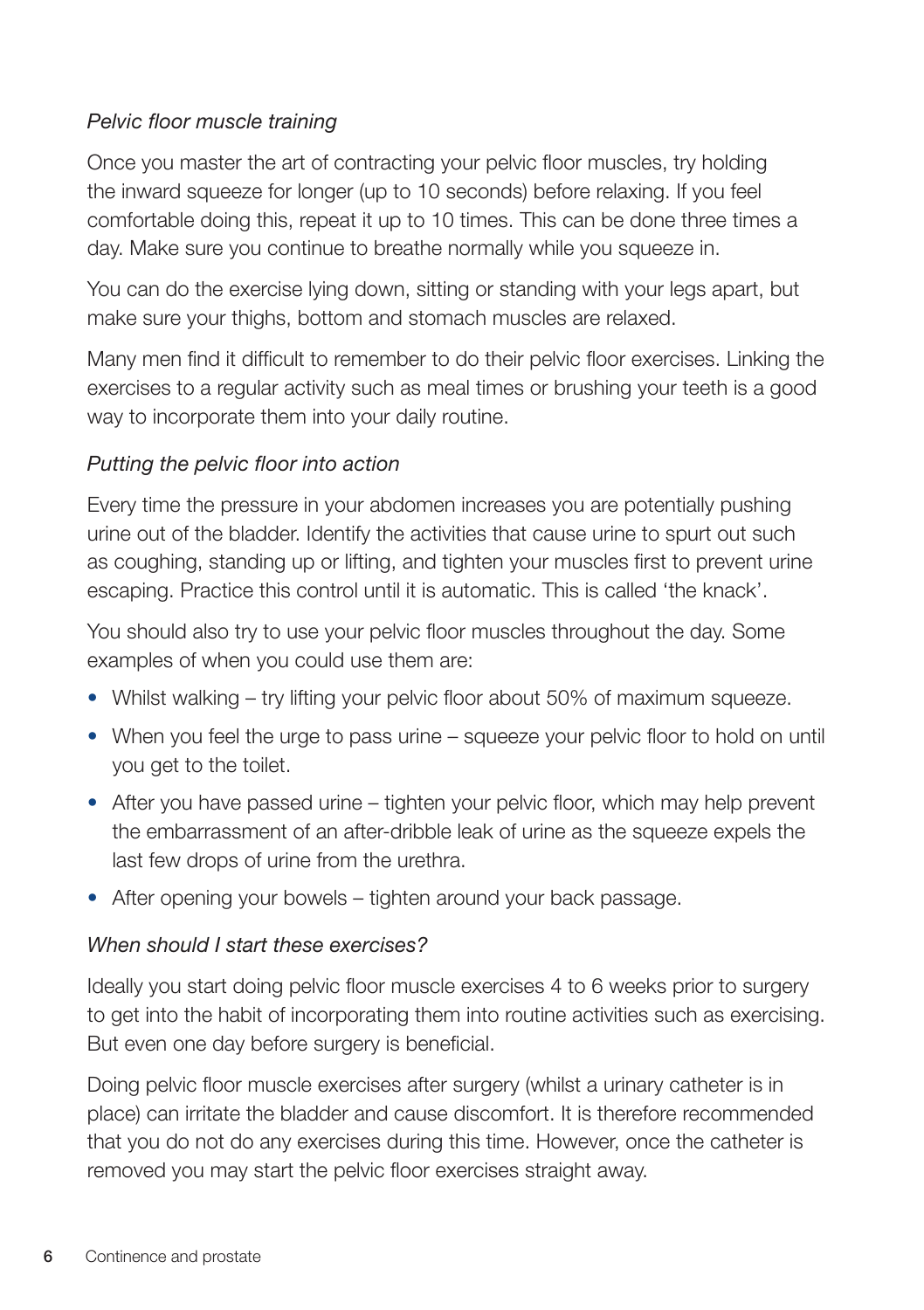Once you identify your pelvic floor then start working on 'the knack'. Also identify 2 to 3 regular times in a day when you can concentrate and spend 5–10 minutes working on your muscles. It is important that you give your muscles time to recover when getting back into a regular routine. Do this by making sure you 'rest' for as long as you 'hold'. For example, if you hold for 5 seconds make sure you rest for 5 seconds. When your muscles get tired, give them a full minute rest.

As doing the exercises gets easier you can try doing them in progressively more

### **Signs of improvement**

- Using less incontinence pads
- Getting up less than 2 times a night and remaining dry
- Being dry in the early part of the day
- Being dry all day
- Not leaking when you cough, sneeze, laugh or lift
- Being dry with sport and exercise

challenging positions: from sitting to standing and on to walking. Over time you may only be leaking when you exert yourself.

By identifying the activities that cause you to leak, you can learn to tighten your muscles to try and prevent it using 'the knack'. If it happens during your chosen sport you may need to practice the movement involved so that tightening your pelvic floor muscles becomes automatic.

### *How long will I need to keep doing the exercises?*

Your pelvic floor will remain a weak spot for life. It is therefore important that you keep exercising it for life. If you become sick with the flu and cough a lot you may start leaking again. This does not have to be permanent however, so revisit a pelvic floor training regimen once you recover.

# Drink well to prevent bladder irritability and constipation

It is recommended that you drink 1.5 to 2 litres of fluid each day (about 6–8 drinks), unless otherwise advised by your doctor. Limit caffeine, alcohol and fizzy drinks as they may cause bladder irritation. Remember that water is the best fluid. It is important not to drink too much.

A good guide to whether you are drinking enough is to look at the colour of the urine you are producing. Pale yellow urine and soft, easily passed bowel motions are a good guide to drinking enough. Reducing your fluid intake makes urine more concentrated and you risk getting bladder infections and going to the toilet more often.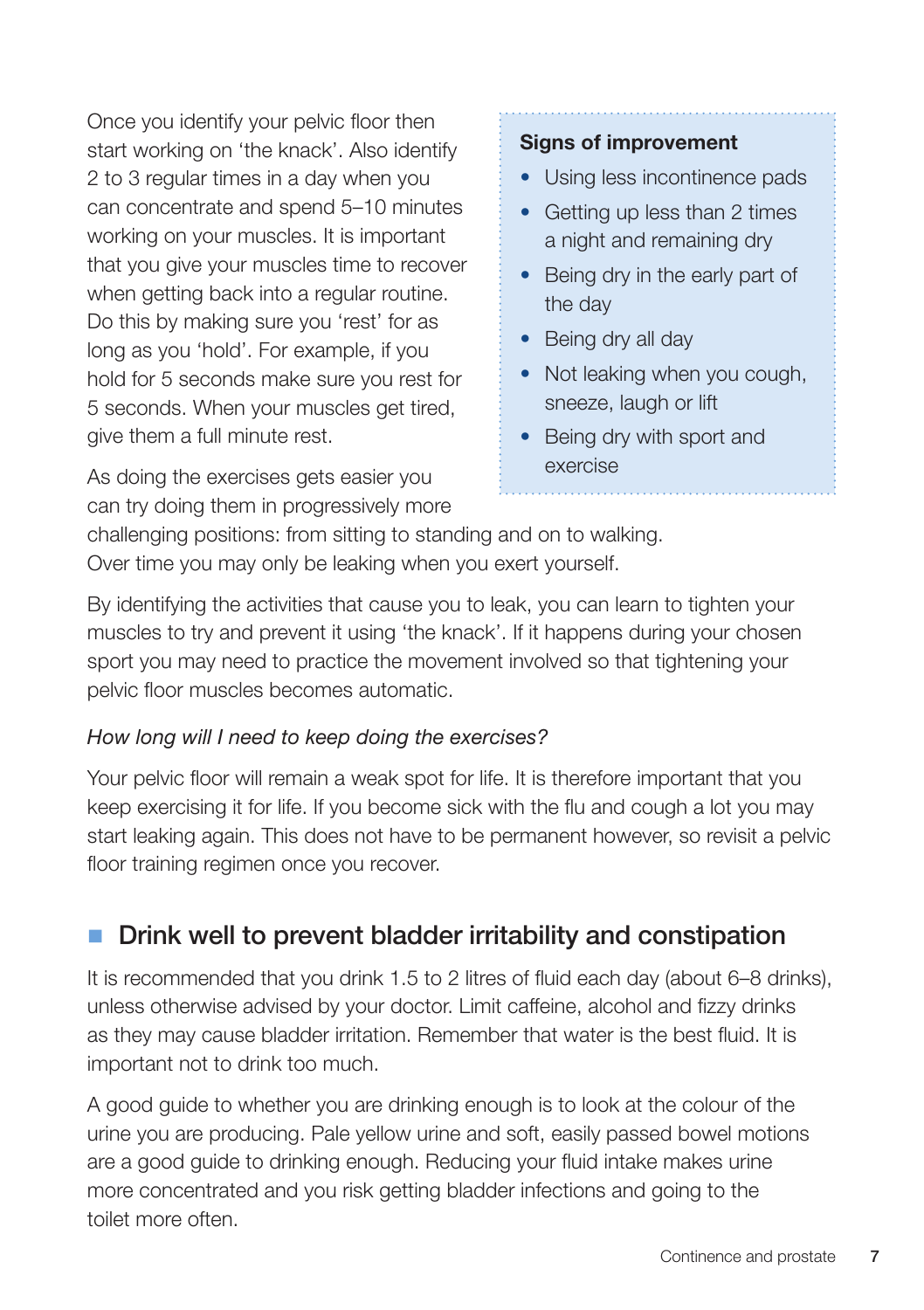# $\blacksquare$  Eat a healthy diet rich in dietary fibre

Make sure your diet has an adequate amount of fresh fruit, vegetables, breads and cereals. This will help to prevent constipation and maintain a healthy body weight.

# n Exercise

Exercise regularly to help prevent constipation and maintain a healthy body weight.

Walking is a great way to start getting back into exercise, but you should consult your doctor before you return to vigorous sport or exercise.

# Practice good toilet habits

Practice good toilet habits to prevent bladder and bowel control problems.

Go to the toilet when your bladder feels full. Don't get in to the habit of going just in case. After prostate surgery you may find that you do not experience the sensation of a full bladder. The sensation of a full bladder will gradually return as you are able to hold on longer. It is important to practice holding on to increase the amount of urine your bladder can hold.

Take time to empty your bladder and bowel and use the correct sitting position on the toilet to avoid straining. Make sure your knees are higher than your hips – a foot stool can be used. Lean forward and put your elbows on your knees. Relax your stomach muscles so that your belly gently bulges out.

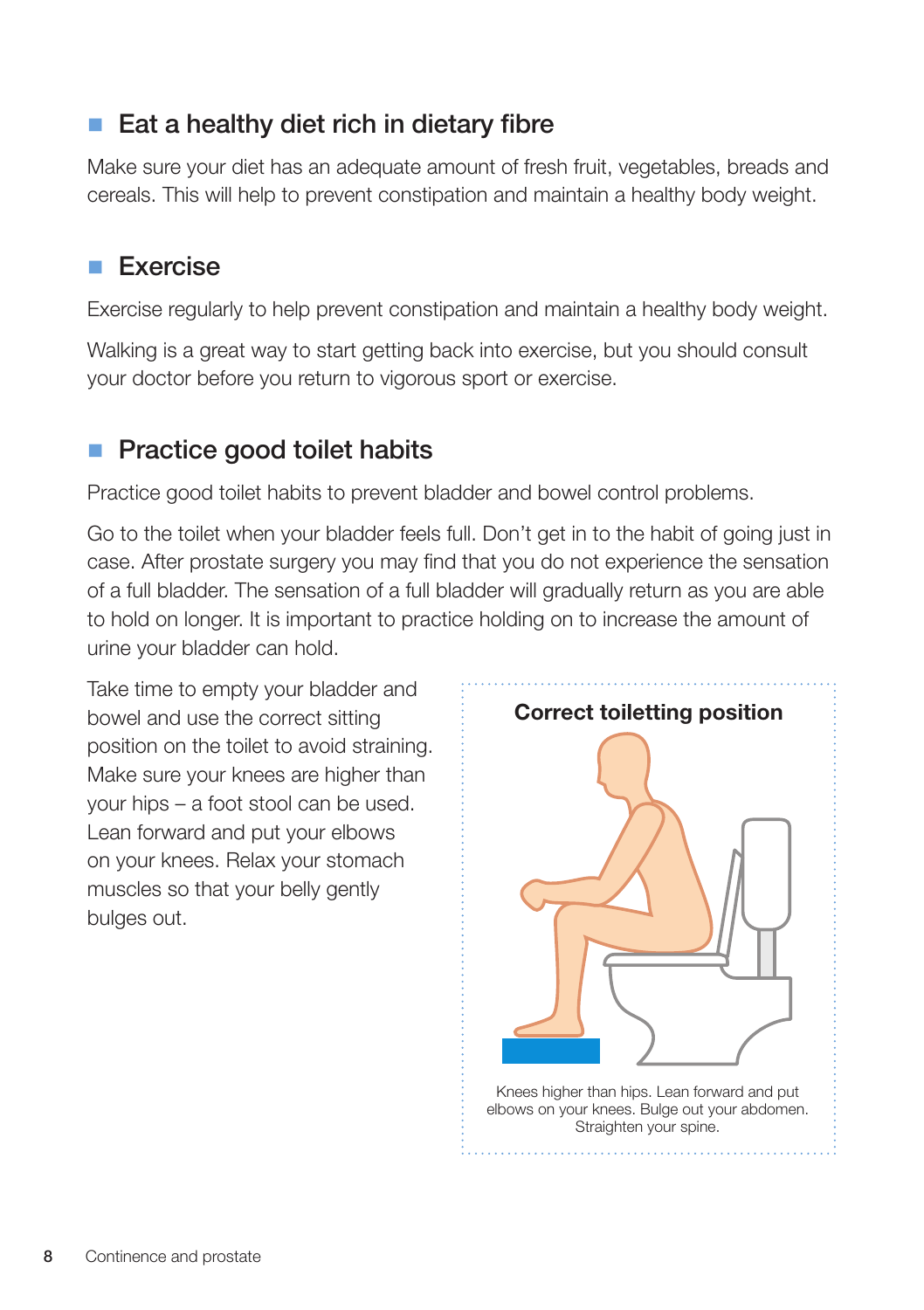# ■ How do I manage the incontinence?

You may experience severe incontinence in the first few weeks following surgery. The best way to deal with this is to be prepared for it and learn what you should do to manage it. Incontinence after prostate surgery can take 6 to 12 months to completely resolve. In some cases there can be an ongoing problem which may require further surgery. You can contact the National Continence Helpline on freecall 1800 33 00 66 to learn more or to access free information and education resources.

# $\blacksquare$  Continence products for urinary incontinence

### *Pads*

Pads are the first choice in managing urinary incontinence. There are several pads available in supermarkets and pharmacies which are specifically designed for men. Some pads have an adhesive strip to keep them in place in the underwear. It is important to wear firm fitting jock-type underwear – not boxer shorts. Some pads are like complete pants with an absorbent pad in the crotch.

Pads are designed to lock away urine so that you feel dry and any unwanted odours are contained. A continence nurse advisor, urology nurse or continence physiotherapist can advise you on what pad is best for your level of incontinence.

Note: a pad is a way of managing incontinence, not treating it. It is important to eat well, drink well, exercise, do regular pelvic floor muscle exercises and practice good bladder and bowel habits.

### *Condom drainage*

Condom drainage is useful for men experiencing severe leakage that requires more than 4–6 pads a day. A continence nurse advisor or urology nurse will be able to assess if condom drainage is suitable for you. This system uses a specially adapted condom type device that fits on the penis and is held in place by an adhesive. A drainage bag is attached to the condom to collect leakage from the bladder, similar to using a catheter.

Note: Condom drainage is a way of managing incontinence, not treating it. To improve bladder control, it is important to eat well, drink well, exercise, do regular pelvic floor muscle exercises and practice good bladder and bowel habits.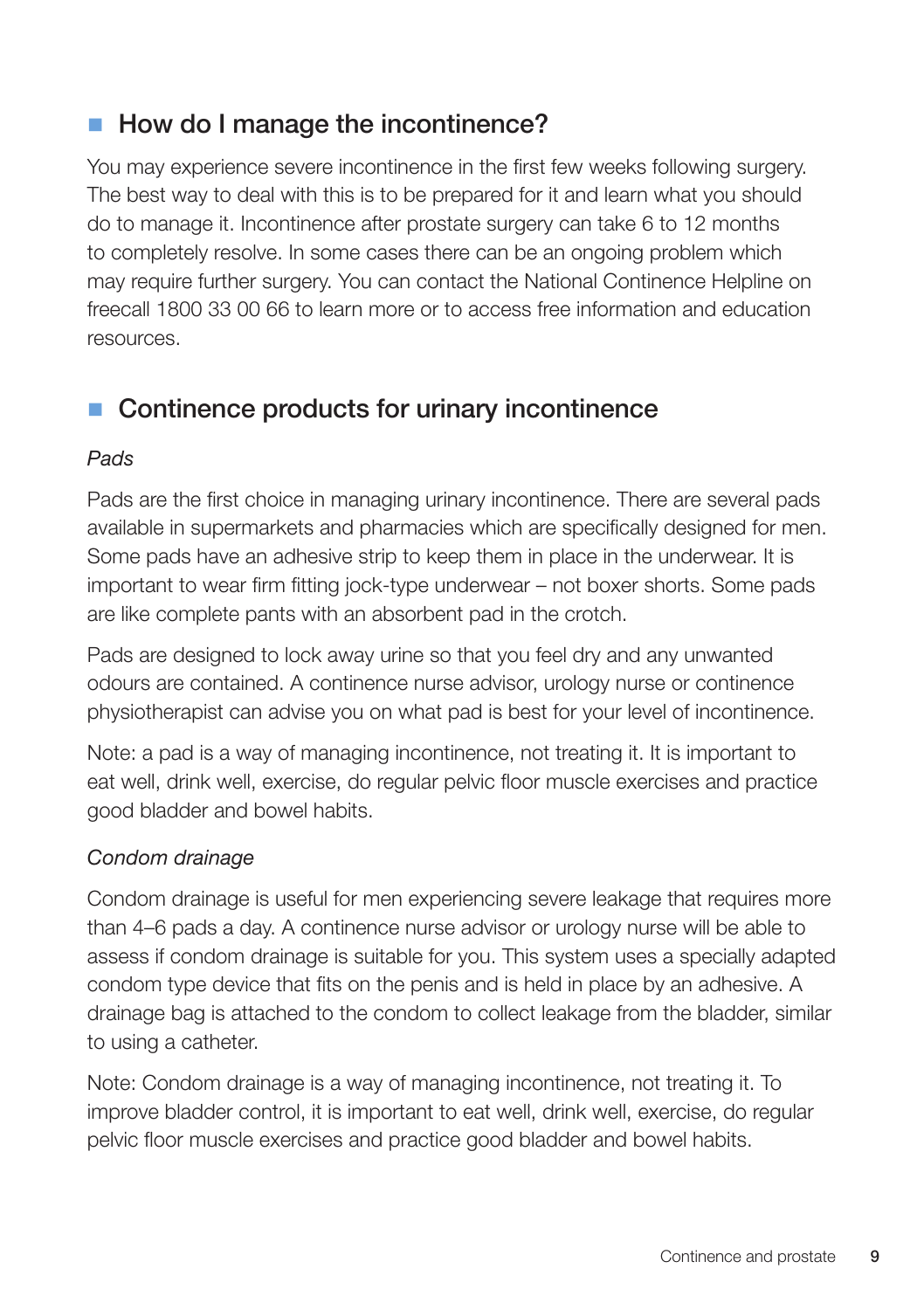### *Skin Care*

Skin irritation is commonly associated with incontinence. Here are some simple steps to care for your skin:

- Wash in warm water using a soap free cleanser or pH neutral soap.
- Pat dry carefully do not rub.
- Avoid talcum powder as it can cause skin irritation and may interfere with the absorbency of pads.
- Wear firm fitting cotton underwear no boxer shorts.
- Avoid plastic pants or sheets that will cause you to sweat.

If your skin becomes irritated, you can use sorbolene cream to moisturise the area. A barrier cream may also be necessary. Use any cream sparingly as they may interfere with the absorbency of pads. Talk to a continence nurse advisor or urology nurse if your skin irritation does not improve with these simple steps.

# $\blacksquare$  Help and advice

There are a number of health professionals who can help you with incontinence following prostate surgery. Continence nurse advisors or urology nurses can give you advice about diet, exercise (including pelvic floor muscle exercises) and products such as pads, catheters and mattress protectors. Continence physiotherapists specialise in pelvic floor muscle exercises and can develop an individual program to suit your needs as well as provide advice about pads and general exercise. If your incontinence persists beyond 12 months, talk to your urologist as there are a range of surgical alternatives to help you achieve dryness, for example an artificial sphincter or sling.

Remember, incontinence can be treated, managed and in many cases cured. If you are unsure who you need to see, contact the National Continence Helpline on freecall 1800 33 00 66.

# ■ Support groups

The Prostate Cancer Foundation of Australia can put you in touch with other men who have had prostate cancer through its network of prostate support groups. Call the Prostate Cancer Foundation of Australia on 1800 22 00 99 to get details of a group near you.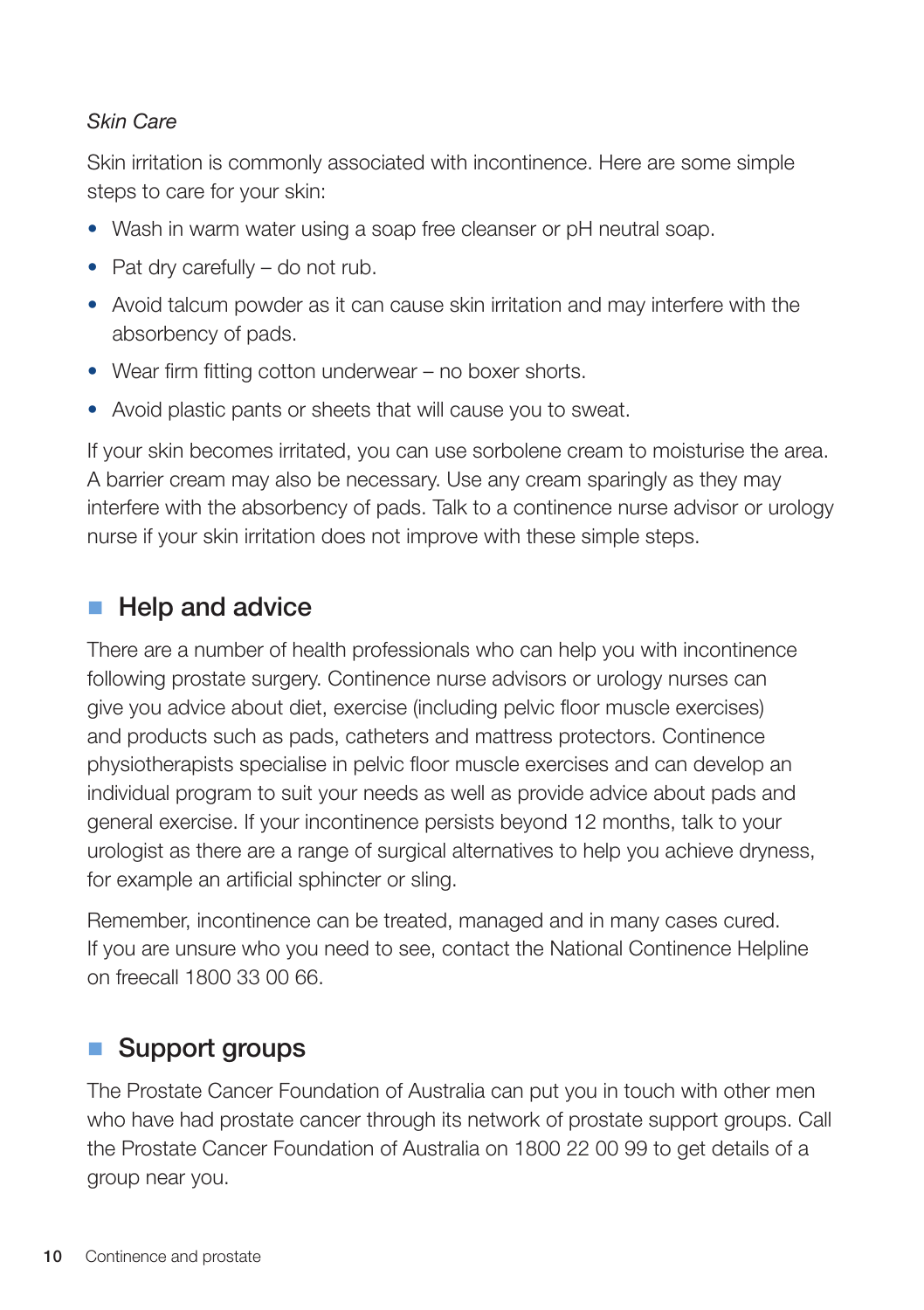# **Nebsites**

| Continence Foundation of Australia                        | www.continence.org.au    |
|-----------------------------------------------------------|--------------------------|
| Prostate Cancer Foundation of Australia                   | www.prostate.org.au      |
| Australian Physiotherapy Association                      | www.physiotherapy.asn.au |
| Urological Society of Australia and New Zealand           | www.urosoc.org.au        |
| Australian Government<br><b>Bladder and Bowel website</b> | www.bladderbowel.gov.au  |

# **n** Helplines

| National Continence Helpline            | 1800 33 00 66 |
|-----------------------------------------|---------------|
| Prostate Cancer Foundation of Australia | 1800 22 00 99 |
| The Cancer Helpline                     | 13 11 20      |
| Australian Physiotherapy Association    | 03 9534 9400  |

# Acknowledgements

The Continence Foundation of Australia would like to acknowledge the valuable input of the working group members in the development of this guide.

| Catriona Bastian    | Continence Foundation of Australia               |
|---------------------|--------------------------------------------------|
| <b>Andrew Giles</b> | Prostate Cancer Foundation of Australia          |
| Virginia Ip         | Australian Nurses for Continence                 |
| Jacqueline Lodewyke | Continence Foundation of Australia               |
| Susan McCarthy      | Victorian Continence Resource Centre             |
| Pamela McMahon      | Australian New Zealand Urological Nurses Society |
| Irmina Nahon        | Australian Physiotherapy Association             |
| Prem Rashid         | Urological Society of Australian and New Zealand |